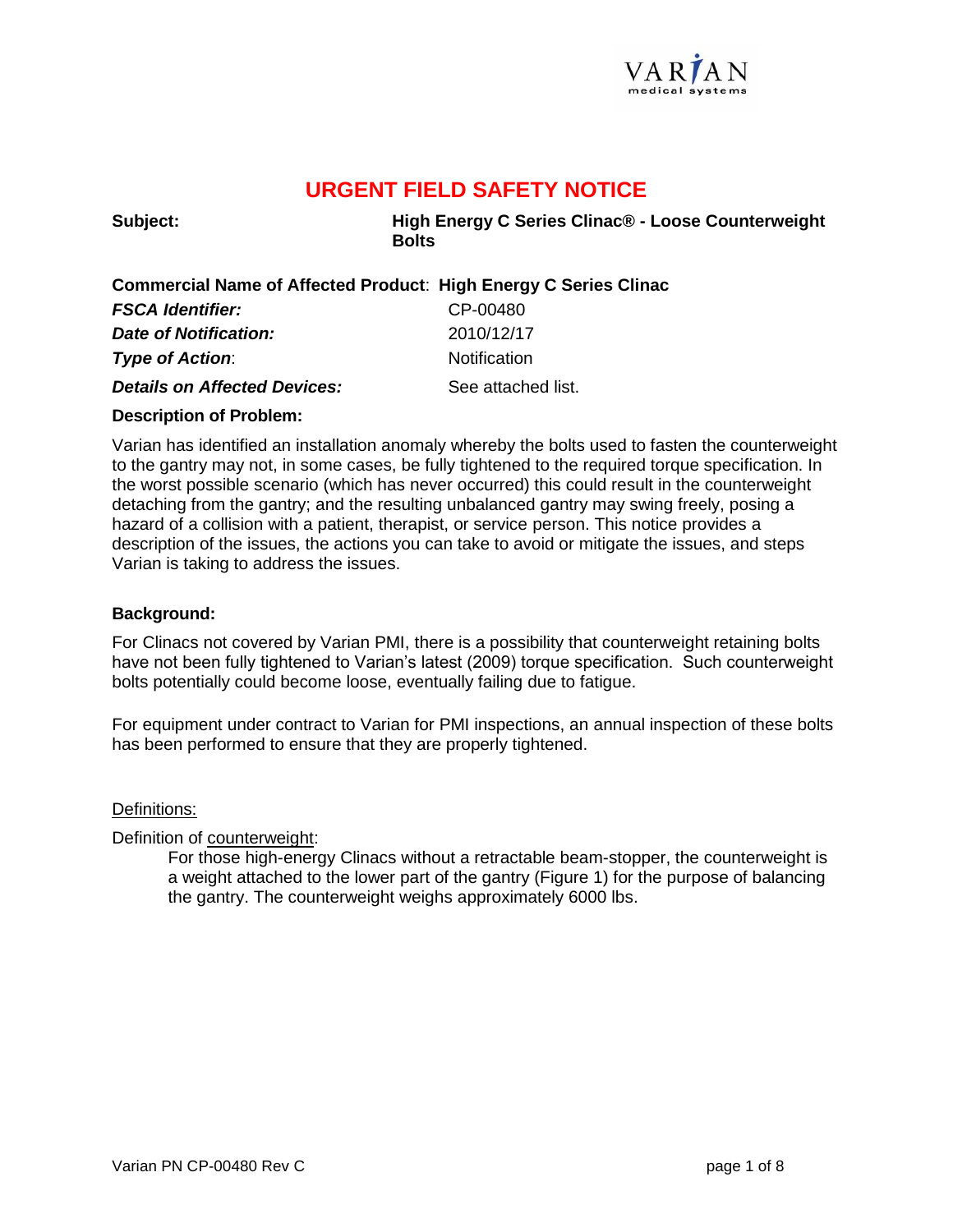**High Energy C Series Clinac® - Loose Counterweight Bolts**



**Figure 1 – Counterweight Location**

### Definition of PMI:

Periodic Maintenance Inspection, a program of regular maintenance inspections of the Clinac performed by Varian Service.

### **Details**:

For those high-energy Clinacs without a retractable beam-stopper, Varian installs a counterweight on the lower part of the Clinac gantry (Figure 1) for balance. This counterweight is located within the fiberglass cover, and is secured to the gantry using two alignment pins and four large bolts. Varian has become aware of several installations where one or more bolts were not properly tightened to Varian's current torque specifications by the installation team and became loose over time. In all cases the loose bolts were detected during the regular PMI or by unusual noises noticed by the customer during the Gantry rotation.

Varian is not aware of any occurrence of the counterweight detaching from the gantry. However if the loose bolts are not addressed they will be subject to fatigue stress. Depending on severity and locations of loose bolts there has been a calculated estimate of 2-2.5 years for possible bolt failures. Failure of the bolts would allow the counterweight to detach from the machine.

Due to its location on the back side of the gantry, the falling counterweight is not expected to be a hazard to patients; however it may be a hazard to therapists or service personnel. The resulting imbalanced gantry may swing freely, posing a hazard to anyone in the path of the gantry, including patient, therapists, and service personnel.

### **Recommended User Action**

 Immediately investigate ANY unusual noises originating in the Clinac. Report any unusual noise to those responsible for servicing your Clinac (e.g. Varian Service, 3rdparty service, or in-house service).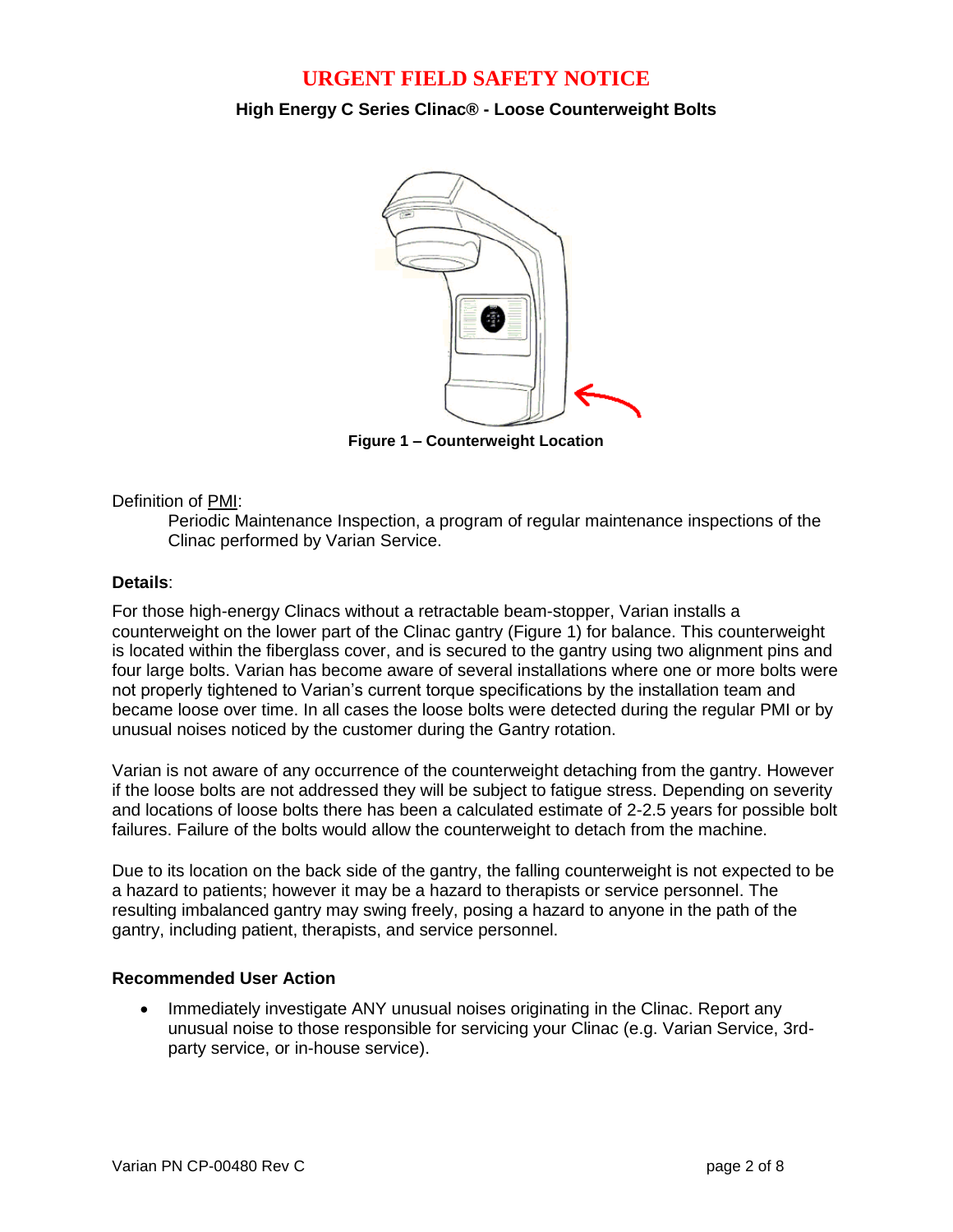### **High Energy C Series Clinac® - Loose Counterweight Bolts**

- If you do not maintain a Varian Service Contract:
	- $\circ$  Be sure to perform an annual inspection of the counterweight bolts as described in Appendix A.

### **Varian Actions:**

- Notification of customers is by way of this Urgent Field Safety Notice.
- For customers on Varian Service Contract, Varian service shall perform an inspection of the counterweight bolts as part of the regular Periodic Maintenance Inspection (PMI) procedure.

### **Please advise the appropriate personnel working in your radiotherapy department of the content of this letter.**

We sincerely apologize for any inconvenience and thank you in advance for your cooperation. If you require further clarification, please feel free to contact your local Varian Customer Support District or Regional Manager.

The undersigned confirms that this notice has been provided to the appropriate Regulatory Agency.

Michael a Pignataro

Michael Pignataro, Manager Reporting and Corrections Date

\_\_\_\_\_\_\_\_\_\_\_\_\_\_\_\_\_\_\_\_\_\_\_\_\_\_\_\_\_\_\_\_\_\_\_\_\_\_\_\_\_\_\_\_\_\_\_\_ 2010/12/17

## **Varian Oncology Help Desk Contact Information:**

| <b>Phone:</b> | USA and Canada - 1-888-VARIAN5 (888-827-4265)<br>Europe - +41 41 749 8844                                                                                                                                                                                                                                           |
|---------------|---------------------------------------------------------------------------------------------------------------------------------------------------------------------------------------------------------------------------------------------------------------------------------------------------------------------|
| Email:        | North America: support-americas@varian.com<br>Australia/New Zealand: support-anz@varian.com<br>Europe: support-emea@varian.com<br>South East Asia: seasia.apps.helpdesk@varian.com<br>China / Asia: china.apps.helpdesk@varian.com<br>Japan: Japan.Apps.Helpdesk@varian.com<br>Latin America: soporte.al@varian.com |
| Internet:     | Oncology Systems customer site - www.myvarian.com<br>Varian Medical Systems public site - www.varian.com                                                                                                                                                                                                            |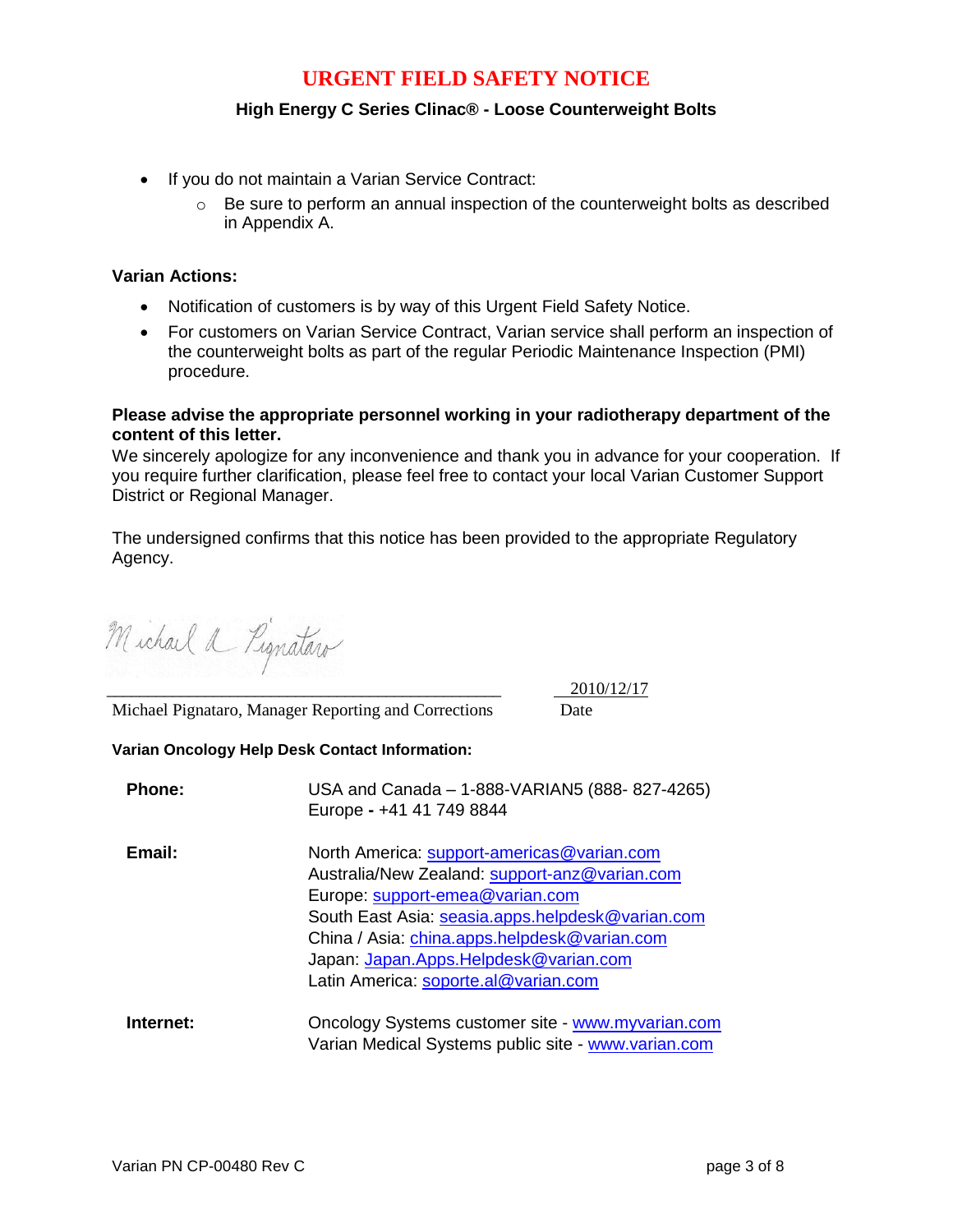## **High Energy C Series Clinac® - Loose Counterweight Bolts**

APPENDIX A: ANNUAL COUNTERWEIGHT MOUNTING BOLTS INSPECTION

- 1. Remove the 2 rear Counterweight covers.
- 2. Inspect each of the four mounting bolts for looseness. Inspect all 4 washer pairs for any cracks. [ref. Figure 2]
- 3. Rotate Gantry to both limits while listening for any noise created from the Counterweight area.
- 4. If any problems are observed, it may be necessary to replace washers or torque bolts. Contact Varian Medical Systems for part numbers and instructions.



**Figure 2: Counterweight Bolt/Washer Inspection**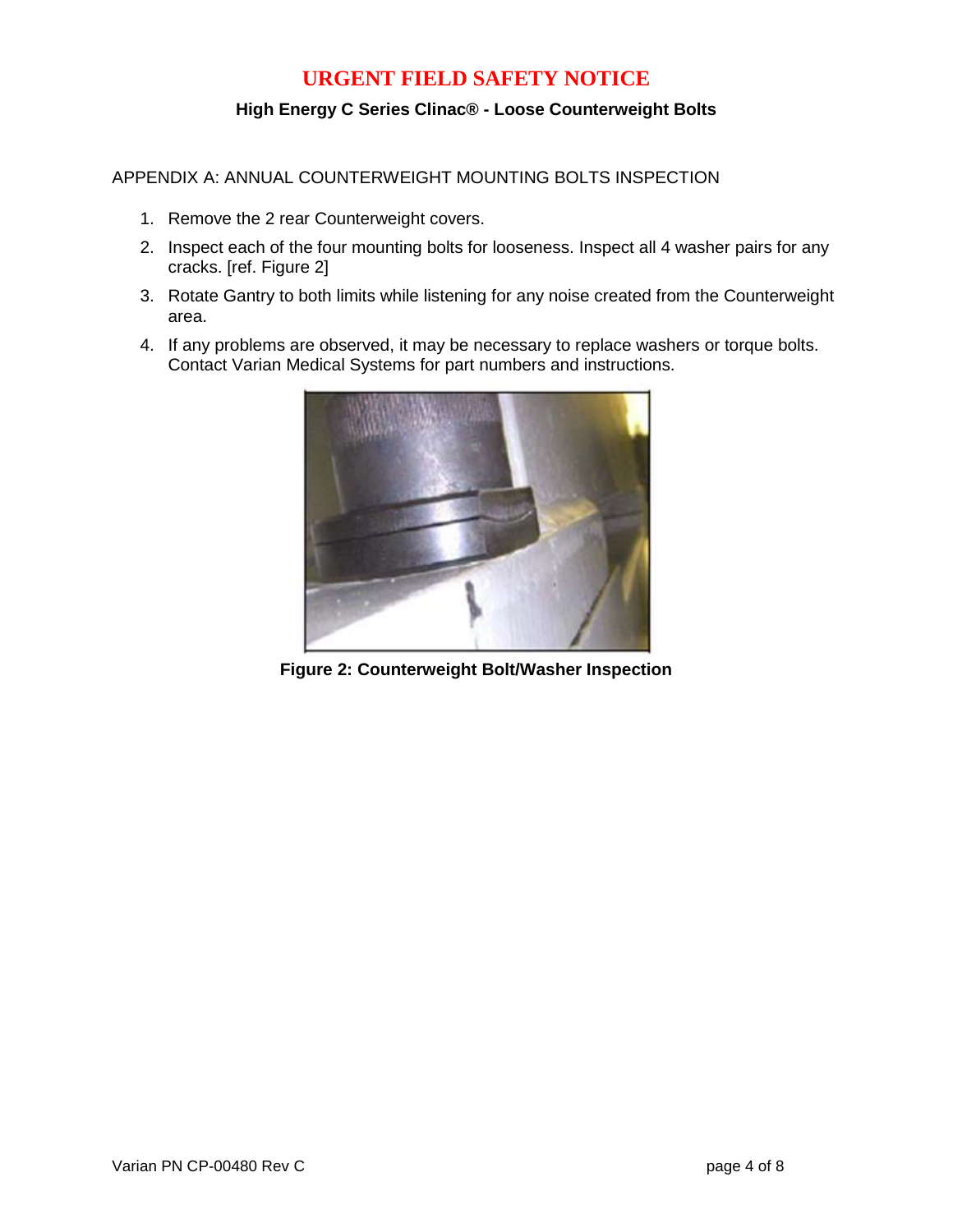## **High Energy C Series Clinac® - Loose Counterweight Bolts**

| H140002 | H140101 | H140738 | H140901             | H270237 | H270364             | H270462 | H270605 | H270703 | H270793             | H270896             |
|---------|---------|---------|---------------------|---------|---------------------|---------|---------|---------|---------------------|---------------------|
| H140003 | H140103 | H140741 | H140902             | H270240 | H270365             | H270463 | H270606 | H270708 | H270795             | H270897             |
| H140006 | H140110 | H140743 | H140905             | H270242 | H270370             | H270466 | H270615 | H270709 | H270799             | H270899             |
| H140009 | H140115 | H140744 | H270001             | H270245 | H270371             | H270470 | H270616 | H270710 | H <sub>270800</sub> | H271002             |
| H140010 | H140117 | H140745 | H270006             | H270251 | H270373             | H270474 | H270617 | H270711 | H <sub>270804</sub> | H271004             |
| H140011 | H140118 | H140746 | H <sub>270009</sub> | H270252 | H270377             | H270475 | H270624 | H270712 | H <sub>270805</sub> | H <sub>271005</sub> |
| H140012 | H140120 | H140749 | H270010             | H270254 | H270378             | H270476 | H270625 | H270713 | H <sub>270809</sub> | H271008             |
| H140014 | H140121 | H140750 | H270021             | H270256 | H270380             | H270477 | H270626 | H270714 | H270810             | H271009             |
| H140015 | H140122 | H140751 | H270027             | H270261 | H270385             | H270479 | H270627 | H270715 | H270812             | H271013             |
| H140017 | H140123 | H140754 | H270029             | H270267 | H270392             | H270482 | H270631 | H270717 | H270820             | H271015             |
| H140022 | H140124 | H140755 | H270030             | H270270 | H270395             | H270483 | H270633 | H270718 | H270821             | H271017             |
| H140023 | H140128 | H140756 | H270031             | H270271 | H270396             | H270484 | H270635 | H270721 | H270822             | H271018             |
| H140024 | H140131 | H140758 | H270038             | H270273 | H270397             | H270486 | H270637 | H270722 | H270825             | H271020             |
| H140030 | H140132 | H140763 | H270047             | H270274 | H270404             | H270487 | H270639 | H270725 | H270828             | H271021             |
| H140033 | H140134 | H140770 | H270074             | H270280 | H270408             | H270489 | H270641 | H270727 | H270829             | H271023             |
| H140034 | H140135 | H140771 | H270075             | H270282 | H <sub>270409</sub> | H270495 | H270642 | H270728 | H270832             | H271024             |
| H140035 | H140136 | H140772 | H270088             | H270284 | H270410             | H270496 | H270643 | H270729 | H270835             | H271025             |
| H140036 | H140143 | H140778 | H270096             | H270297 | H270412             | H270498 | H270645 | H270730 | H270841             | H271031             |
| H140039 | H140152 | H140782 | H270101             | H270299 | H270418             | H270499 | H270647 | H270732 | H270847             | H271032             |
| H140040 | H140203 | H140784 | H270106             | H270300 | H270419             | H270500 | H270648 | H270735 | H270850             | H271033             |
| H140041 | H140204 | H140795 | H270107             | H270303 | H270420             | H270502 | H270652 | H270736 | H270852             | H271035             |
| H140042 | H140208 | H140797 | H270109             | H270305 | H270421             | H270503 | H270653 | H270737 | H270854             | H271036             |
| H140043 | H140211 | H140801 | H270111             | H270307 | H270425             | H270504 | H270654 | H270739 | H270857             | H271039             |
| H140048 | H140213 | H140802 | H270118             | H270311 | H270426             | H270506 | H270660 | H270740 | H270858             | H271040             |
| H140052 | H140214 | H140804 | H270126             | H270314 | H270427             | H270510 | H270662 | H270743 | H270859             | H271041             |
| H140053 | H140215 | H140805 | H270128             | H270321 | H270431             | H270511 | H270663 | H270744 | H270862             | H271047             |
| H140057 | H140223 | H140818 | H270134             | H270328 | H270433             | H270512 | H270664 | H270749 | H270865             | H271055             |
| H140058 | H140229 | H140819 | H270136             | H270329 | H270435             | H270514 | H270667 | H270751 | H270867             | H271056             |
| H140059 | H140231 | H140820 | H270138             | H270335 | H270436             | H270518 | H270671 | H270752 | H270868             | H271061             |
| H140060 | H140232 | H140823 | H270141             | H270338 | H270437             | H270520 | H270674 | H270757 | H270870             | H271062             |
| H140061 | H140235 | H140824 | H270143             | H270341 | H270443             | H270522 | H270680 | H270760 | H270872             | H271063             |
| H140062 | H140236 | H140825 | H270144             | H270343 | H270445             | H270525 | H270681 | H270767 | H270873             | H271071             |
| H140063 | H140240 | H140829 | H270201             | H270344 | H270446             | H270529 | H270682 | H270769 | H270878             | H271075             |
| H140065 | H140702 | H140836 | H270209             | H270346 | H270447             | H270530 | H270684 | H270770 | H270880             | H271076             |
| H140068 | H140705 | H140837 | H270214             | H270349 | H270448             | H270532 | H270685 | H270778 | H270881             | H271082             |
| H140070 | H140709 | H140838 | H270215             | H270351 | H270449             | H270534 | H270686 | H270782 | H270884             | H271083             |
| H140077 | H140713 | H140839 | H270216             | H270352 | H270450             | H270540 | H270690 | H270783 | H270885             | H271085             |
| H140080 | H140720 | H140847 | H270226             | H270353 | H270452             | H270542 | H270692 | H270786 | H270886             | H271094             |
| H140090 | H140723 | H140862 | H270227             | H270355 | H270454             | H270545 | H270693 | H270787 | H270888             | H271096             |
| H140096 | H140725 | H140870 | H270232             | H270356 | H270455             | H270547 | H270695 | H270788 | H270890             | H271098             |
| H140097 | H140726 | H140898 | H270233             | H270360 | H270457             | H270550 | H270700 | H270790 | H270892             | H271099             |
| H140099 | H140734 | H140899 | H270235             | H270361 | H270459             | H270603 | H270702 | H270792 | H270894             | H271100             |

### APPENDIX B LIST OF SERIAL NUMBERS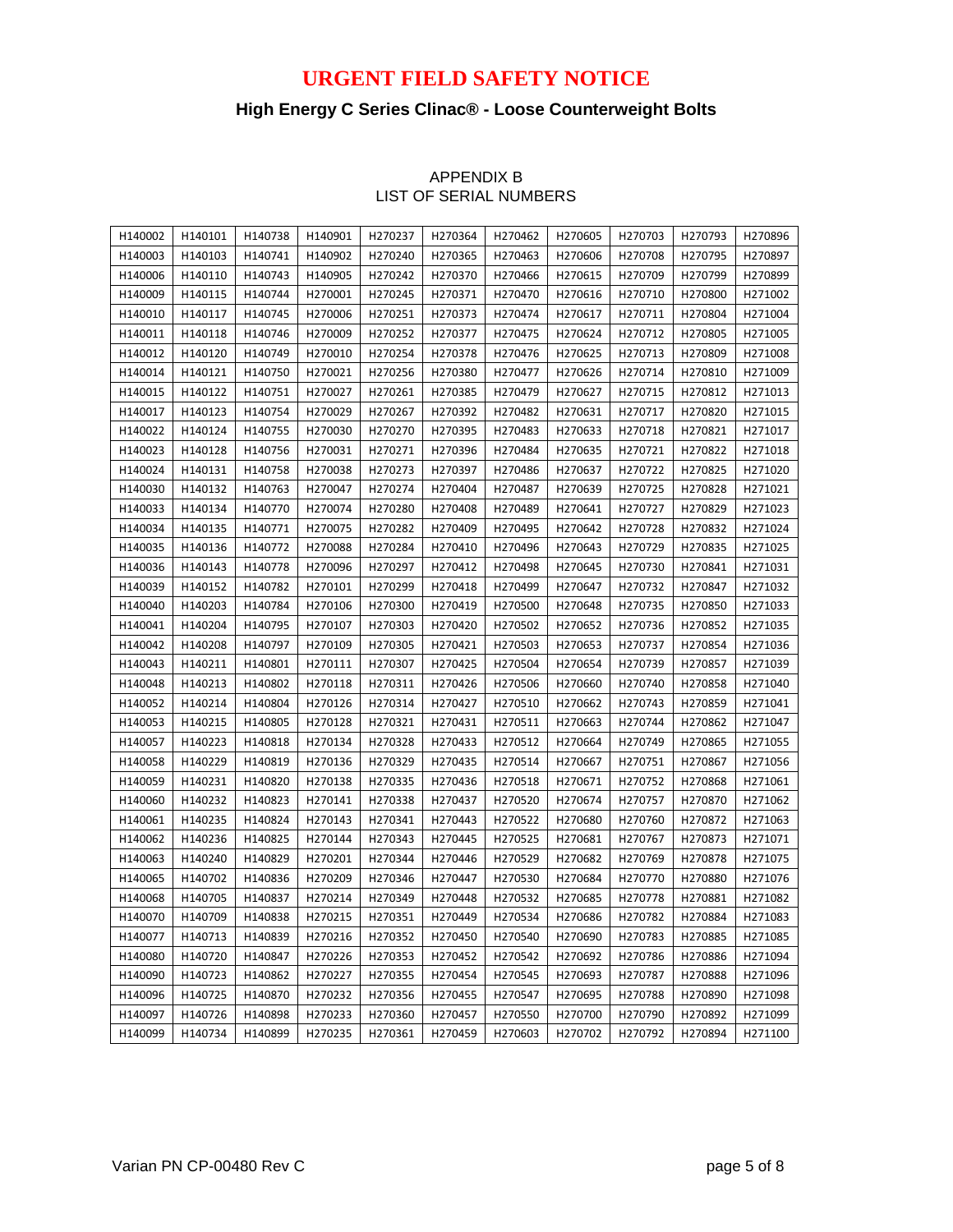# **High Energy C Series Clinac® - Loose Counterweight Bolts**

| H271102 | H271208 | H271347 | H271433 | H271528 | H271603 | H271708 | H271788 | H271898 | H271990 | H272105 |
|---------|---------|---------|---------|---------|---------|---------|---------|---------|---------|---------|
| H271103 | H271210 | H271349 | H271435 | H271530 | H271604 | H271709 | H271789 | H271899 | H271994 | H272106 |
| H271107 | H271213 | H271355 | H271436 | H271532 | H271606 | H271711 | H271790 | H271901 | H271995 | H272111 |
| H271109 | H271215 | H271356 | H271438 | H271534 | H271611 | H271715 | H271791 | H271903 | H271996 | H272117 |
| H271110 | H271216 | H271358 | H271439 | H271535 | H271616 | H271716 | H271792 | H271904 | H272002 | H272118 |
| H271111 | H271227 | H271361 | H271441 | H271536 | H271622 | H271717 | H271793 | H271905 | H272003 | H272124 |
| H271112 | H271230 | H271362 | H271442 | H271540 | H271624 | H271718 | H271795 | H271907 | H272004 | H272127 |
| H271115 | H271231 | H271367 | H271443 | H271541 | H271627 | H271721 | H271797 | H271909 | H272005 | H272128 |
| H271117 | H271232 | H271370 | H271444 | H271542 | H271630 | H271722 | H271799 | H271914 | H272010 | H272129 |
| H271123 | H271245 | H271371 | H271449 | H271543 | H271634 | H271723 | H271803 | H271915 | H272011 | H272130 |
| H271124 | H271247 | H271372 | H271453 | H271544 | H271636 | H271725 | H271807 | H271921 | H272012 | H272132 |
| H271125 | H271248 | H271374 | H271455 | H271545 | H271638 | H271726 | H271811 | H271922 | H272013 | H272136 |
| H271131 | H271249 | H271376 | H271459 | H271547 | H271646 | H271727 | H271812 | H271923 | H272014 | H272137 |
| H271133 | H271253 | H271377 | H271460 | H271549 | H271647 | H271728 | H271817 | H271924 | H272020 | H272142 |
| H271135 | H271256 | H271378 | H271461 | H271551 | H271651 | H271732 | H271818 | H271925 | H272021 | H272147 |
| H271136 | H271257 | H271379 | H271465 | H271553 | H271654 | H271733 | H271824 | H271927 | H272027 | H272156 |
| H271137 | H271258 | H271380 | H271468 | H271555 | H271658 | H271734 | H271825 | H271928 | H272028 | H272157 |
| H271138 | H271260 | H271382 | H271470 | H271560 | H271661 | H271735 | H271827 | H271929 | H272031 | H272158 |
| H271142 | H271263 | H271383 | H271472 | H271561 | H271662 | H271736 | H271837 | H271931 | H272034 | H272159 |
| H271143 | H271264 | H271386 | H271474 | H271562 | H271663 | H271739 | H271840 | H271933 | H272039 | H272161 |
| H271144 | H271268 | H271390 | H271475 | H271563 | H271665 | H271740 | H271841 | H271934 | H272043 | H272162 |
| H271152 | H271269 | H271391 | H271476 | H271564 | H271666 | H271741 | H271845 | H271936 | H272044 | H272163 |
| H271155 | H271272 | H271392 | H271477 | H271565 | H271674 | H271743 | H271846 | H271938 | H272047 | H272164 |
| H271157 | H271275 | H271393 | H271479 | H271568 | H271679 | H271744 | H271850 | H271943 | H272050 | H272165 |
| H271159 | H271276 | H271394 | H271480 | H271569 | H271680 | H271746 | H271852 | H271947 | H272052 | H272167 |
| H271160 | H271278 | H271395 | H271481 | H271570 | H271681 | H271749 | H271853 | H271950 | H272054 | H272168 |
| H271161 | H271281 | H271397 | H271483 | H271571 | H271682 | H271753 | H271854 | H271955 | H272060 | H272170 |
| H271162 | H271288 | H271398 | H271484 | H271572 | H271684 | H271754 | H271855 | H271958 | H272061 | H272171 |
| H271175 | H271290 | H271399 | H271485 | H271573 | H271686 | H271755 | H271859 | H271959 | H272064 | H272173 |
| H271176 | H271292 | H271402 | H271486 | H271575 | H271687 | H271756 | H271863 | H271963 | H272065 | H272174 |
| H271179 | H271293 | H271404 | H271489 | H271576 | H271688 | H271759 | H271864 | H271965 | H272068 | H272175 |
| H271184 | H271294 | H271407 | H271490 | H271577 | H271691 | H271760 | H271865 | H271967 | H272070 | H272177 |
| H271185 | H271296 | H271409 | H271491 | H271578 | H271692 | H271763 | H271870 | H271968 | H272071 | H272179 |
| H271186 | H271298 | H271410 | H271493 | H271581 | H271694 | H271764 | H271872 | H271969 | H272073 | H272180 |
| H271188 | H271299 | H271416 | H271496 | H271584 | H271695 | H271765 | H271873 | H271970 | H272074 | H272182 |
| H271191 | H271303 | H271417 | H271497 | H271586 | H271696 | H271766 | H271874 | H271971 | H272077 | H272183 |
| H271193 | H271312 | H271419 | H271505 | H271588 | H271698 | H271768 | H271875 | H271972 | H272080 | H272185 |
| H271195 | H271314 | H271421 | H271506 | H271591 | H271700 | H271771 | H271880 | H271977 | H272081 | H272192 |
| H271196 | H271319 | H271423 | H271510 | H271593 | H271701 | H271773 | H271882 | H271978 | H272086 | H272194 |
| H271197 | H271320 | H271425 | H271512 | H271594 | H271702 | H271776 | H271886 | H271980 | H272087 | H272196 |
| H271198 | H271324 | H271426 | H271513 | H271597 | H271703 | H271777 | H271887 | H271981 | H272088 | H272197 |
| H271200 | H271328 | H271427 | H271515 | H271598 | H271704 | H271781 | H271888 | H271982 | H272092 | H272199 |
| H271201 | H271338 | H271428 | H271518 | H271599 | H271705 | H271782 | H271889 | H271983 | H272100 | H272203 |
| H271202 | H271343 | H271431 | H271523 | H271600 | H271706 | H271784 | H271891 | H271986 | H272103 | H272211 |
| H271206 | H271344 | H271432 | H271527 | H271602 | H271707 | H271787 | H271892 | H271988 | H272104 | H272215 |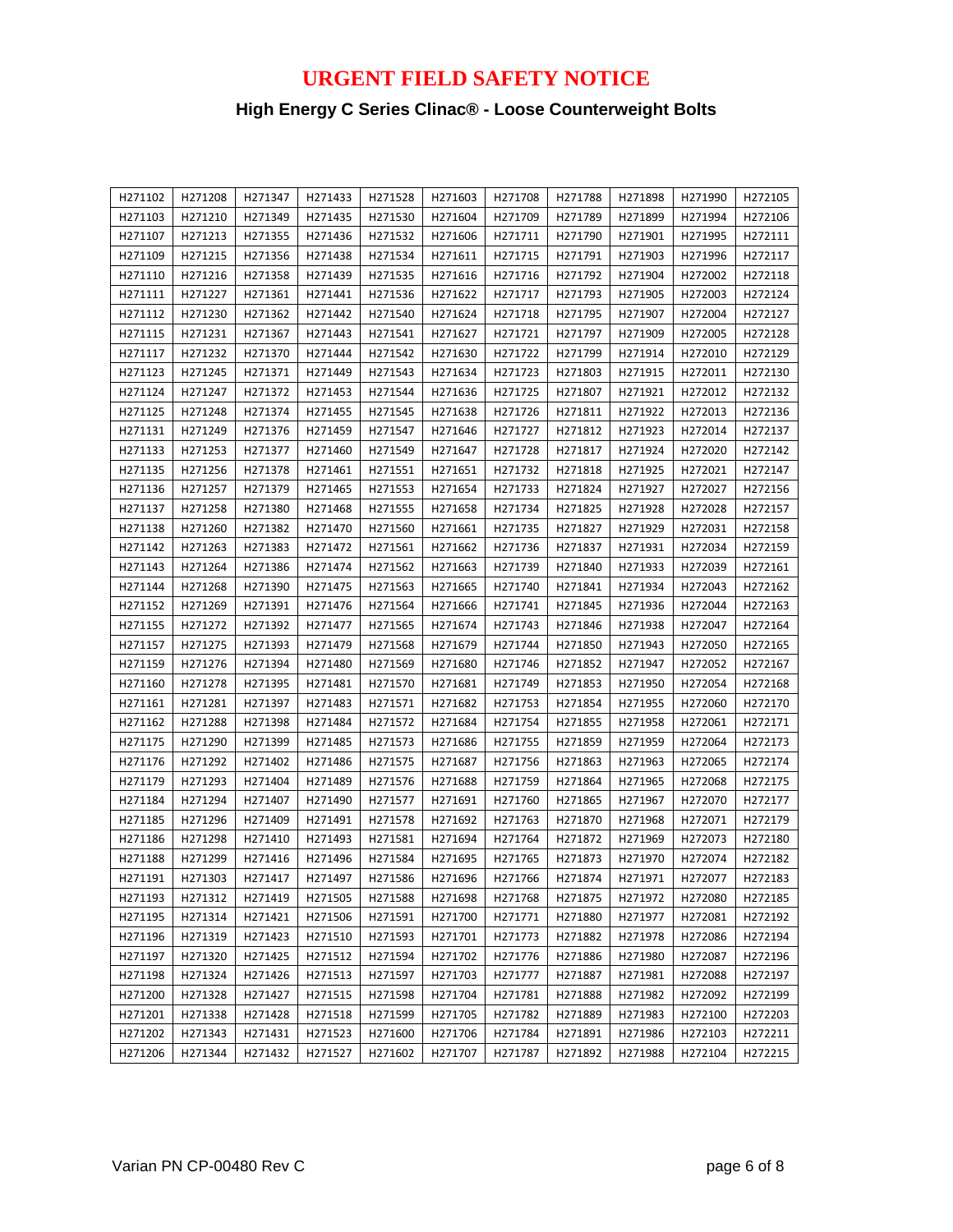# **High Energy C Series Clinac® - Loose Counterweight Bolts**

| H272216 | H272320 | H272422 | H272836 | H272957 | H273103 | H290114 | H290217 | H290320 | H290414 | H291016 |
|---------|---------|---------|---------|---------|---------|---------|---------|---------|---------|---------|
| H272217 | H272323 | H272425 | H272838 | H272959 | H273105 | H290116 | H290219 | H290321 | H290417 | H291017 |
| H272221 | H272324 | H272430 | H272840 | H272961 | H273112 | H290118 | H290220 | H290323 | H290423 | H291019 |
| H272226 | H272325 | H272431 | H272843 | H272962 | H273114 | H290123 | H290226 | H290324 | H290424 | H291023 |
| H272229 | H272327 | H272432 | H272844 | H272966 | H273119 | H290130 | H290228 | H290325 | H290425 | H291024 |
| H272239 | H272328 | H272433 | H272851 | H272971 | H273120 | H290137 | H290229 | H290327 | H290426 | H291026 |
| H272243 | H272329 | H272439 | H272852 | H272974 | H273122 | H290138 | H290230 | H290328 | H290427 | H291027 |
| H272245 | H272330 | H272441 | H272853 | H272975 | H273136 | H290139 | H290231 | H290330 | H290500 | H291031 |
| H272249 | H272332 | H272443 | H272857 | H272976 | H273140 | H290143 | H290235 | H290331 | H290503 | H291032 |
| H272259 | H272333 | H272445 | H272858 | H272981 | H273141 | H290144 | H290236 | H290333 | H290506 | H291034 |
| H272260 | H272334 | H272446 | H272859 | H272983 | H273142 | H290146 | H290237 | H290334 | H290507 | H291037 |
| H272261 | H272335 | H272447 | H272861 | H272986 | H273143 | H290151 | H290240 | H290336 | H290511 | H291041 |
| H272264 | H272337 | H272448 | H272862 | H272988 | H273149 | H290152 | H290242 | H290338 | H290513 | H291044 |
| H272265 | H272338 | H272451 | H272863 | H272989 | H273150 | H290154 | H290244 | H290339 | H290516 | H291045 |
| H272267 | H272341 | H272452 | H272864 | H272991 | H273151 | H290155 | H290248 | H290342 | H290517 | H291046 |
| H272269 | H272346 | H272453 | H272867 | H272993 | H273152 | H290158 | H290253 | H290345 | H290518 | H291049 |
| H272270 | H272347 | H272454 | H272875 | H272994 | H273153 | H290159 | H290254 | H290346 | H290519 | H291055 |
| H272276 | H272348 | H272461 | H272878 | H273002 | H273158 | H290160 | H290257 | H290351 | H290526 | H291062 |
| H272279 | H272351 | H272462 | H272879 | H273004 | H273159 | H290161 | H290258 | H290352 | H290527 | H291064 |
| H272280 | H272352 | H272466 | H272880 | H273005 | H273164 | H290164 | H290260 | H290356 | H290528 | H291066 |
| H272283 | H272353 | H272467 | H272882 | H273012 | H273176 | H290171 | H290261 | H290357 | H290529 | H291067 |
| H272284 | H272355 | H272468 | H272885 | H273016 | H273180 | H290173 | H290264 | H290358 | H290533 | H291073 |
| H272286 | H272358 | H272469 | H272886 | H273018 | H273182 | H290175 | H290266 | H290359 | H290534 | H291074 |
| H272288 | H272361 | H272470 | H272887 | H273020 | H273187 | H290176 | H290268 | H290360 | H290536 | H291075 |
| H272290 | H272363 | H272482 | H272891 | H273021 | H273191 | H290177 | H290269 | H290363 | H290539 | H291078 |
| H272291 | H272364 | H272483 | H272892 | H273029 | H273200 | H290180 | H290272 | H290369 | H290540 | H291080 |
| H272292 | H272366 | H272484 | H272894 | H273031 | H273202 | H290182 | H290273 | H290372 | H290542 | H291085 |
| H272293 | H272373 | H272485 | H272895 | H273033 | H273203 | H290186 | H290274 | H290373 | H290543 | H291086 |
| H272296 | H272377 | H272491 | H272900 | H273045 | H273206 | H290187 | H290276 | H290375 | H290544 | H291091 |
| H272298 | H272381 | H272492 | H272907 | H273048 | H273208 | H290189 | H290277 | H290376 | H290547 | H291092 |
| H272299 | H272383 | H272496 | H272909 | H273049 | H273209 | H290191 | H290278 | H290379 | H290550 | H291093 |
| H272300 | H272387 | H272498 | H272910 | H273051 | H290003 | H290195 | H290283 | H290380 | H290551 | H291099 |
| H272301 | H272389 | H272801 | H272912 | H273052 | H290012 | H290196 | H290286 | H290381 | H290553 | H291108 |
| H272302 | H272390 | H272804 | H272914 | H273056 | H290016 | H290198 | H290288 | H290386 | H290558 | H291111 |
| H272304 | H272392 | H272808 | H272917 | H273061 | H290017 | H290199 | H290292 | H290387 | H290559 | H291114 |
| H272306 | H272398 | H272809 | H272920 | H273062 | H290026 | H290203 | H290296 | H290388 | H290560 | H291115 |
| H272307 | H272399 | H272813 | H272921 | H273067 | H290030 | H290204 | H290299 | H290394 | H290561 | H291127 |
| H272308 | H272403 | H272818 | H272924 | H273068 | H290031 | H290205 | H290301 | H290396 | H290600 | H291128 |
| H272311 | H272405 | H272820 | H272934 | H273072 | H290033 | H290208 | H290306 | H290400 | H291002 | H291130 |
| H272312 | H272406 | H272821 | H272936 | H273078 | H290100 | H290209 | H290309 | H290401 | H291004 | H291132 |
| H272313 | H272408 | H272822 | H272937 | H273093 | H290103 | H290210 | H290310 | H290402 | H291006 | H291137 |
| H272315 | H272409 | H272823 | H272941 | H273097 | H290105 | H290211 | H290311 | H290406 | H291007 | H291139 |
| H272316 | H272414 | H272829 | H272942 | H273098 | H290106 | H290213 | H290314 | H290411 | H291008 | H291140 |
| H272317 | H272419 | H272830 | H272949 | H273101 | H290108 | H290214 | H290315 | H290412 | H291010 | H291142 |
| H272318 | H272421 | H272831 | H272954 | H273102 | H290111 | H290216 | H290316 | H290413 | H291015 | H291144 |